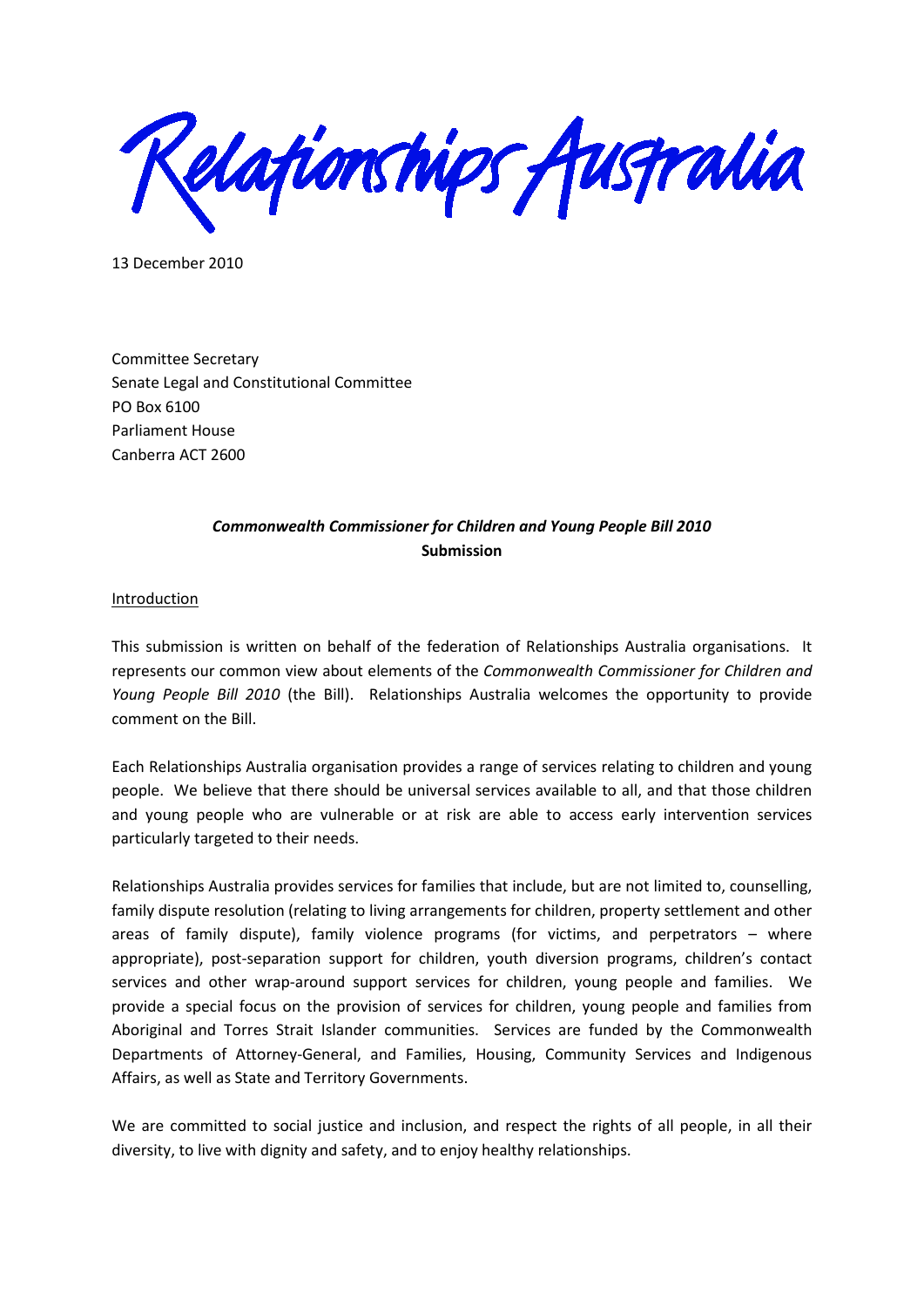## Submission

Relationships Australia welcomes the establishment of the Office of Commissioner for Children and Young People and wholeheartedly supports the objects of the legislation. We also welcome the principles underpinning the Act (s4) that parallel those articulated in the UN Convention on the Rights of the Child. This puts Australia's responsibilities for its children and young people in a broader human rights context and within an international legal framework.

Particular feedback is provided below:

- 1. We believe that particular emphasis should be given in the objects of the Bill (s3) to the needs to vulnerable children and young people. Specifically included in that category, in our view, should be the needs of children and young people from Aboriginal and Torres Strait Islander backgrounds.
- 2. Because of the needs of many young people over 18 years of age who are unable to live independently for various reasons, we recommend that the Commissioner should be empowered to deal with young people up to the age of 25 years in certain circumstances.
- 3. Relationships Australia welcomes the protection of the rights of children and young people in immigration detention (s9(1)(d)) in order that their previous trauma is not prolonged or aggravated by those from whom refuge has been sought. We recommend that  $\mathfrak{so}(3)(c)$ expressly includes Australian operated and funded immigration detention centres, whether on- or off-shore.
- 4. We believe s9 generally gives the Commissioner a very substantial range of functions and associated workload, and recommend that the Commission be resourced accordingly.
- 5. The Commissioner's functions and powers do not currently include the investigation of complaints relating to the violation of the rights of children. We believe such a role should be included in s9(1).
- 6. We recommend a change of terminology within the legislation from *Indigenous* to *Aboriginal and Torres Strait Islander* in s9(1)(c).
- 7. Under s9(1)(e), we do not believe that the Commissioner should act as legal guardian, but rather have oversight of the quality of care provided to children and young people by the relevant authorities who currently provide that function, to ensure that their rights are observed and respected in decisions made on their behalf.
- 8. We believe that the coordination of policies, programs and funding  $(s9(1)(i))$  is a function that should rest with Government agencies at various jurisdictional levels. We recommend, rather, that the Commission have an oversight role in this regard.